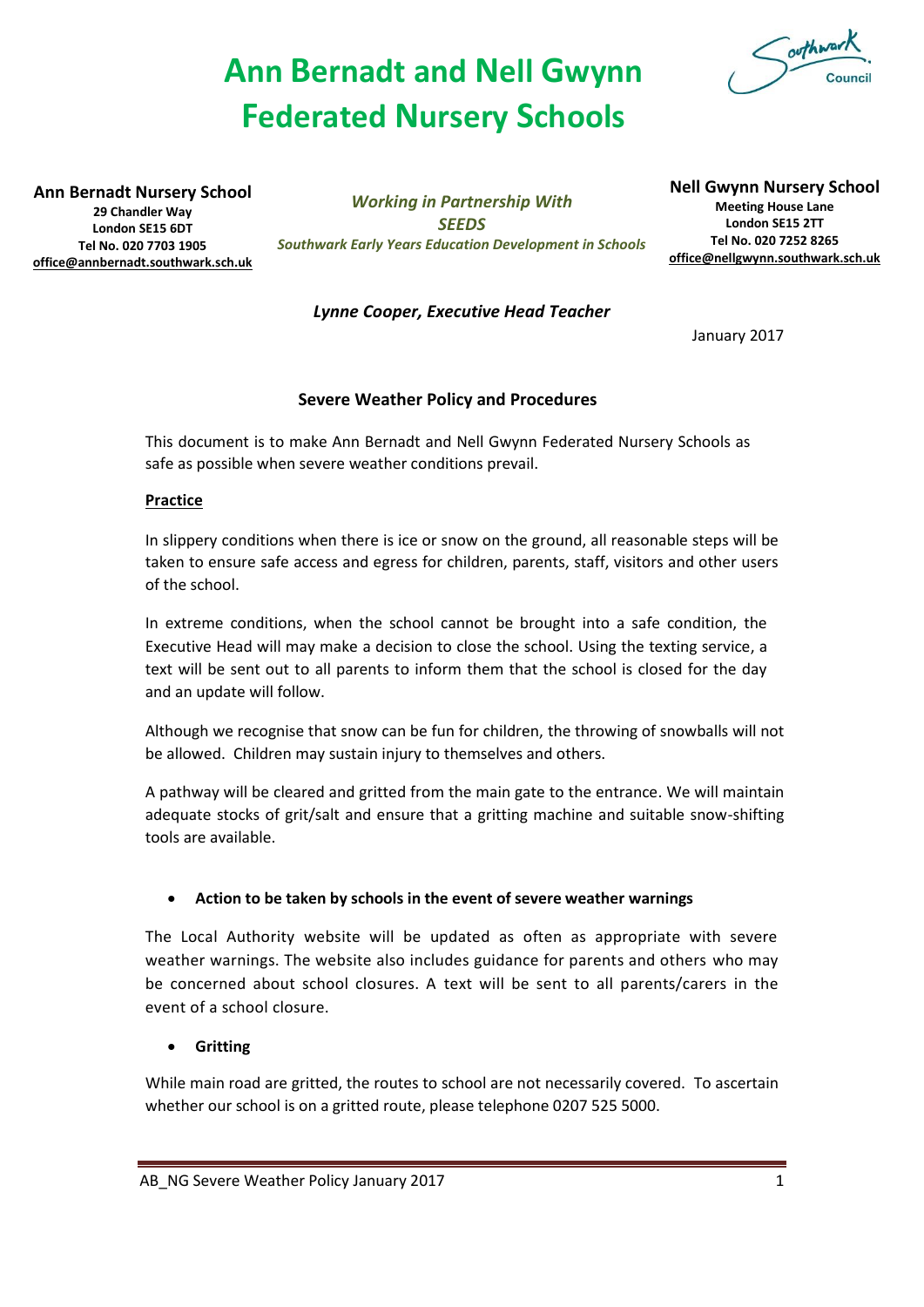The grit for the premises will be ordered before the danger of freezing is upon us, that pedestrian routes on the school property are gritted as necessary and that play areas are safe.

# **•** Safety around school

Safety of pupils and staff at school is paramount. If snow is making porches or corridors abnormally wet, the floor is to be mopped regularly. The storage of boots, umbrellas etc. should not block corridors or fire exits, or pose a trip hazard.

## **School closures**

A decision to close the school will be taken by the Executive Head in consideration of the individual circumstances at our own school. This will include not only the severity of the local weather, but roads and pathways which may make access particularly difficult, the ability of staff to get to school, and the availability of bus services.

The Chair of Governors will be consulted and advised on the situation of school closure.

## **Advising school closures / School Website**

In the event of a school closure, a message will be uploaded on the first page of the school website.

Ann Bernadt [www.annbernadtnursery.co.uk](http://www.annbernadtnursery.co.uk/)

Nell Gywnn [www.nellgwynn.southwark.sch.uk](http://www.nellgwynn.southwark.sch.uk/)

The Local Authority will be advised of the decision to close the school as soon as it is made (Tel: 0207 525 3846).

# **Text Service**

In the event of a school closure, all nominated mobile phone numbers of parents/carers will be sent a text detailing the closure.

# **Holiday procedure**

At any time when the school is closed during the winter, the heating will be left on with the thermostat reduced to a very low temperature, to avoid the danger of pipes freezing and subsequent bursts.

Websites:

[www.southwark.gov.uk](http://www.southwark.gov.uk/) <http://www.metoffice.gov.uk/public/weather/forecast> <https://www.gov.uk/government/collections/cold-weather-plan-for-end>